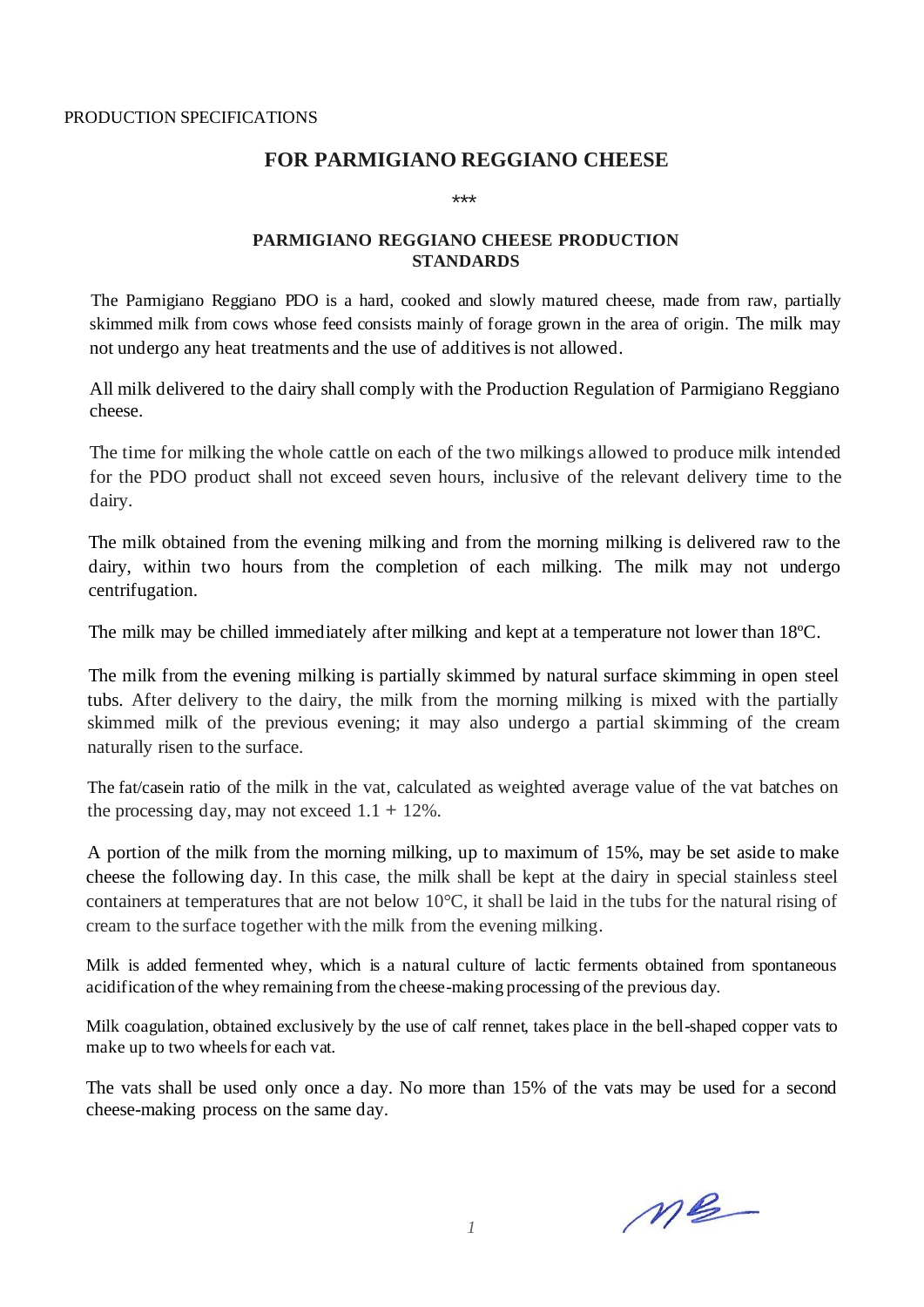Following coagulation, the curd is broken up and cooked. The granules are then given the time to settle on the bottom of the vat, so as to obtain a solid mass. These operations shall be performed by the end of the morning.

After settling, the cheese mass is transferred into the appropriate moulds to form the wheels.

After a few days, the salting is performed by immersing the wheels in brine. Maturation shall continue for at least 12 months, starting from the cheese moulding. In summer the temperature in the maturation room may not be lower than l6°C.

Parmigiano Reggiano shall have the following characteristics:

- cylindrical shape, with slightly convex or almost straight sides, with flat faces, slightly round-edged;
- dimensions: diameter of the flat faces ranging from 35 to 45cm, side height ranging from 20 to 26cm;
- minimum weight of a wheel: 30Kg;
- external appearance: rind of a natural straw colour;
- colour of the cheese: from light straw yellow to straw yellow;
- characteristic aroma and flavour of the cheese: fragrant, delicate, flavoursome but not pungent;
- texture of the cheese: minutely granular, it breaks into slivers;
- thickness of the rind: about 6mm;
- fat on dry matter: 32% minimum;
- additives: absent;

• total free amino acids: more than 15% of total proteins (HPLC method and ion exchange chromatography);

• isotopic and mineral composition: typical of Parmigiano Reggiano; it is on file at the Parmigiano Reggiano Cheese Consortium, at the Control Body and the Ministry for Agricultural, Food and Forestry Policies and it is determined via isotope ratio mass spectrometry (IRMS) methods;

• cyclopropane fatty acids; lower than 22mg/100g of fat (figure inclusive of the measurement uncertainty, gas chromatographic method with mass spectrometry detector (GC- MS)).

For anything not directly provided for herein, reference is made to the practices set by fair and constant local usages.

The production area includes the land in the provinces of Bologna to the left of River Reno, Mantua to the right of River Po, Modena, Parma and Reggio nell' Emilia.

 $m2$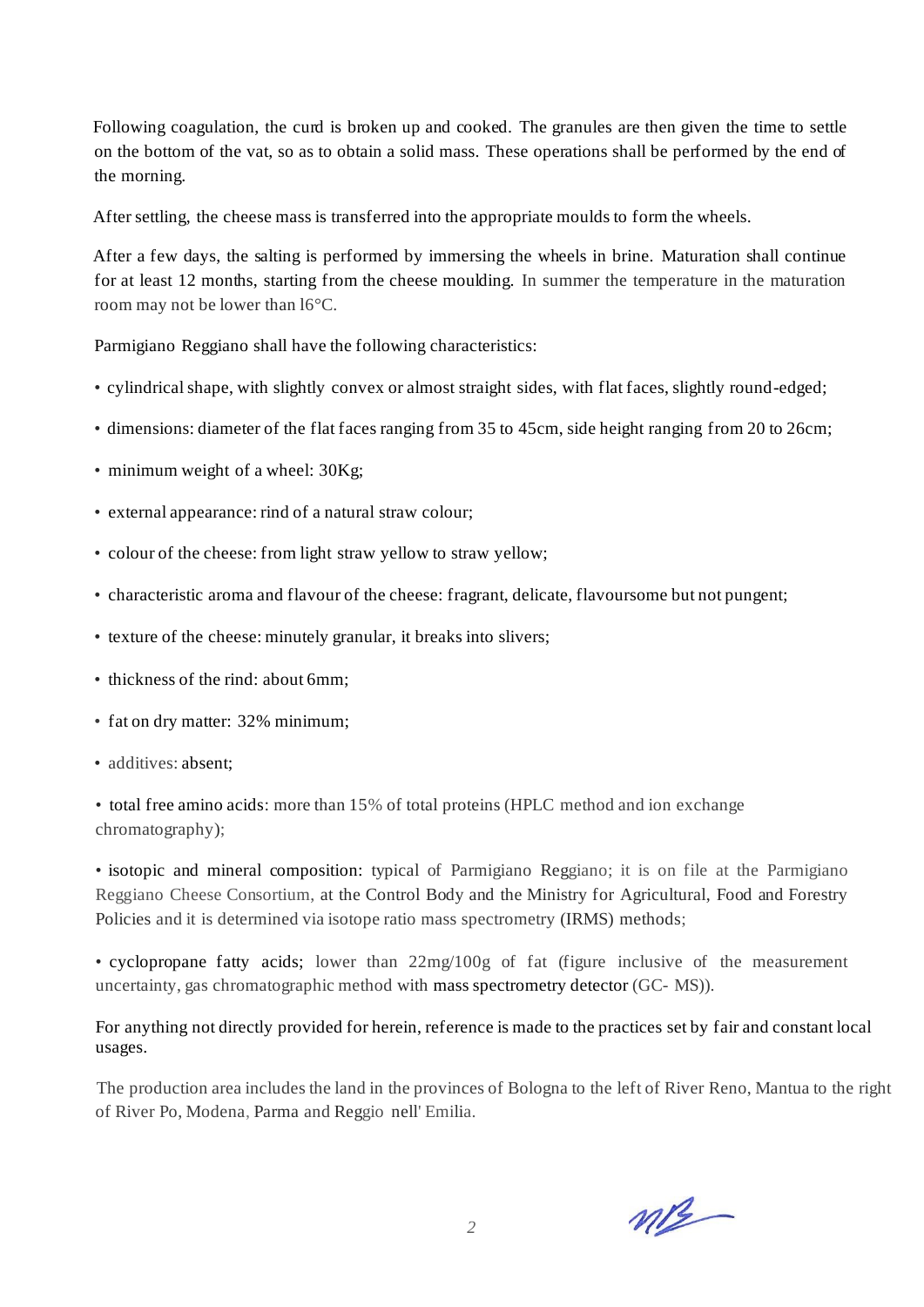The packaging of Parmigiano Reggiano cheese, grated and in pieces with and without rind, shall be carried out exclusively within the area of origin with the aim of guaranteeing quality, traceability and control.

For this purpose, full traceability of the Parmigiano Reggiano wheels (dairy number, production month/year and weight) used for the above mentioned operations shall be guaranteed.

As provided for by Decree of the Italian Prime Minister of 4 November 1991, the protected designation of origin "Parmigiano Reggiano" is extended to grated cheese, obtained from whole cheese wheels bearing the protected designation of origin "Parmigiano Reggiano", upon condition that grating is performed within the cheese production area and that the grated cheese is packaged immediately afterwards, without any processing or addition of substances likely to modify its preservation or original organoleptic features.

The designation type in question is reserved to grated cheese meeting also the following technical and technological parameters:

• moisture: not lower than 25% and not higher than 35%;

• appearance: not powdery and homogeneous, particles having a diameter smaller than 0.5 mm do not exceed 25%;

• amount of rind: not higher than 18%.

Parmigiano Reggiano portions may be packaged at the dairies where it has been produced, to be sold immediately at the dairy outlet by dairy staff.

In order to guarantee the authenticity and identification of the pre-packed, grated or portioned Parmigiano Reggiano placed on the market, each pack shall bear a mark consisting, in its upper part, of a Parmigiano Reggiano wheel in the back and a wedge upfront with the typical almond -shaped knife, while, at the bottom, the PARMIGIANO REGGIANO wording, as per the following graphic image, which shall be reproduced with a four-colour processing in accordance with the technical methods set by the Consortium in the relevant agreement.



To allow consumers to correctly identify the maturation of pre-packaged Parmigiano Reggiano cheese placed on the market in pieces weighing more than 15 grams, the minimum age of the cheese shall be written on the label.

*3*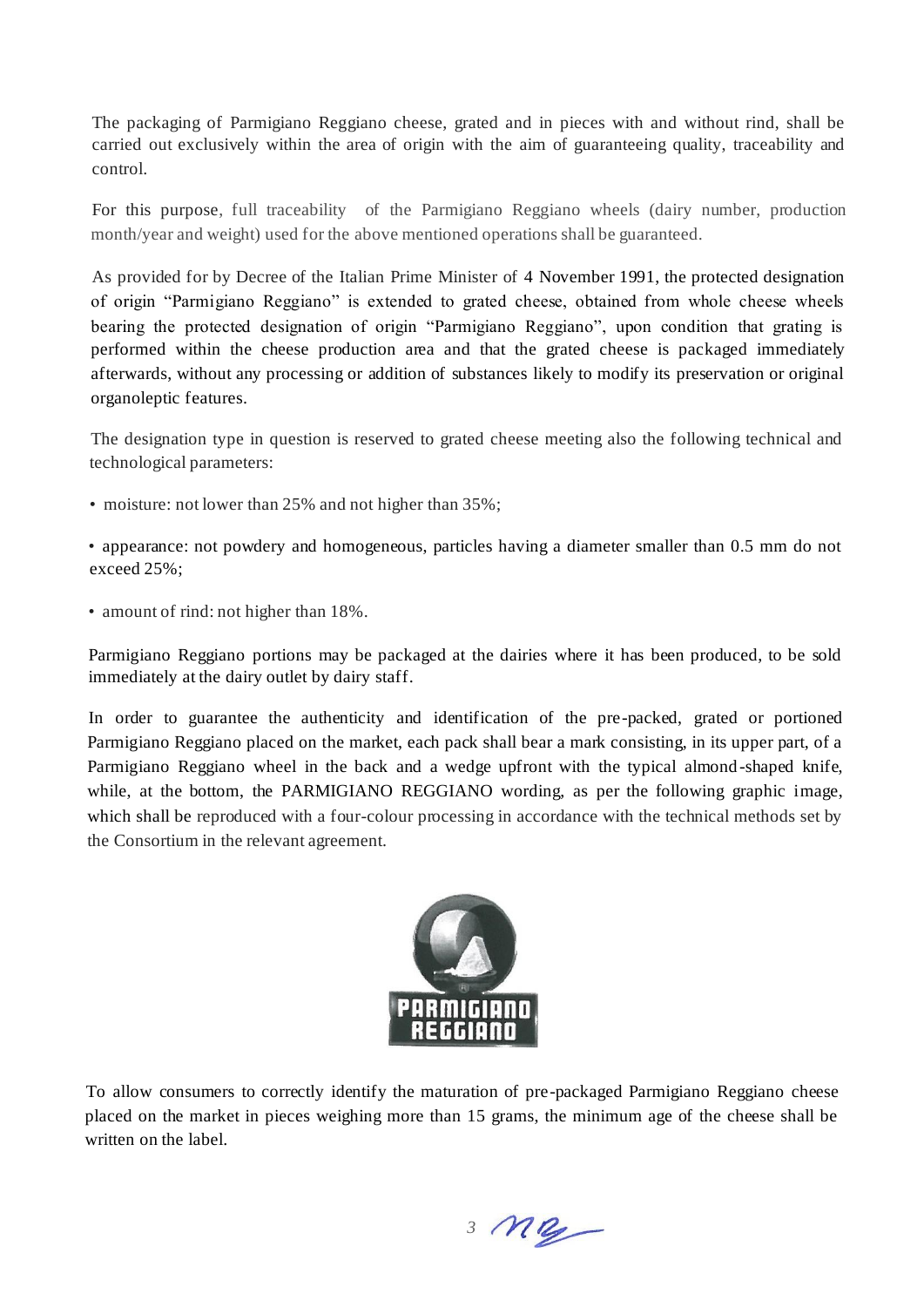The presence on the label of the dairy number or name is mandatory only if the grated cheese/pieces are made from wheels bearing the "Premium" mark pursuant to article 15 of the Marking Regulation.

Operators (milk-producing farmers, dairies, entities maturing the cheese, entities grating or cutting the cheese) are part of the control system and included in relevant lists managed by the Control Body and shall ensure, by means of their self-monitoring documentary records audited by the Control Body, evidence of the origin of the feeds, raw materials and products from the area of origin, as well as the supplier and receiver, keeping records of every stage of all incoming and outgoing batches, as well as their matching.

 $M_{\mathbb{Z}}$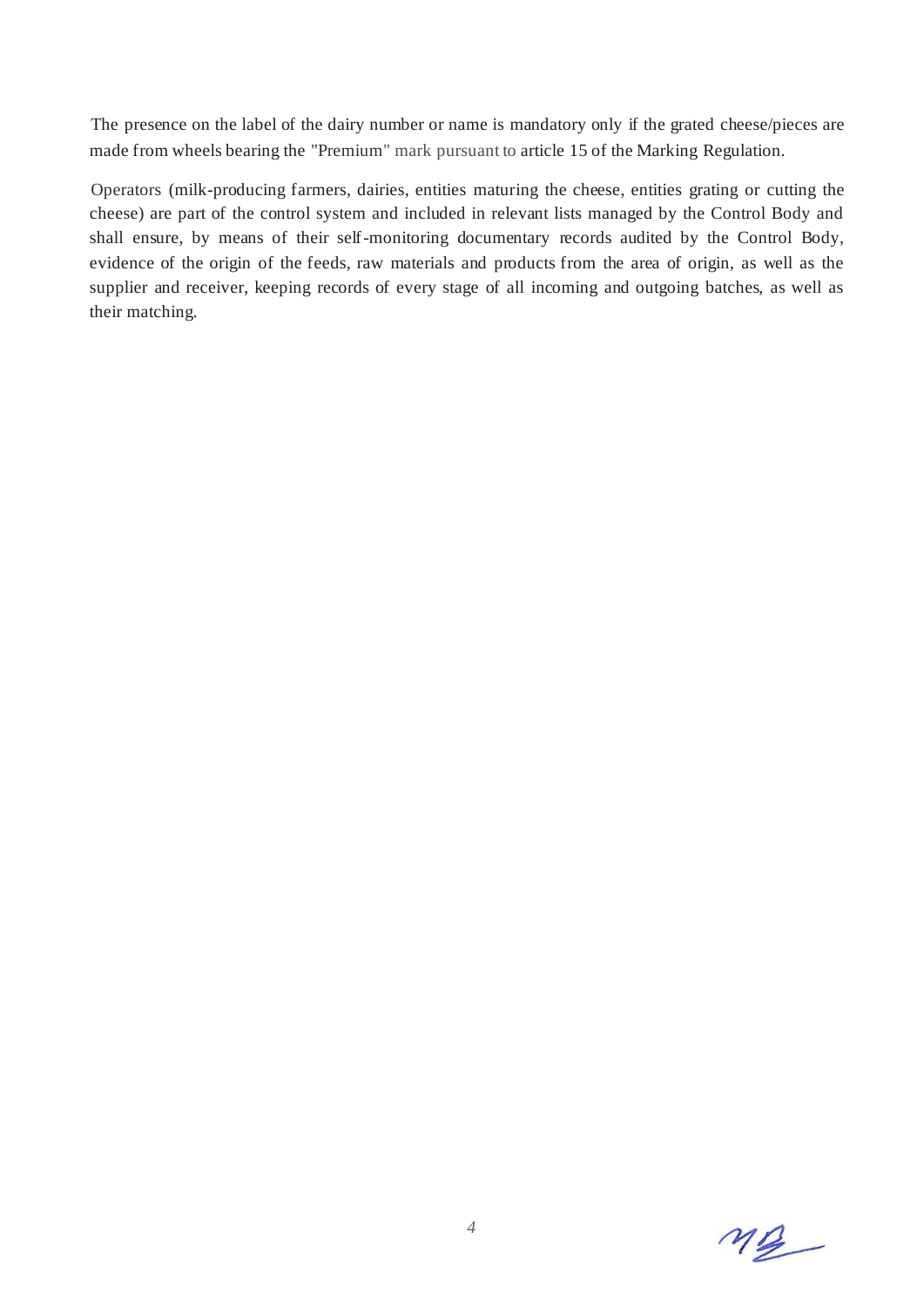#### **MARKING REGULATION CHAPTER I**

General Provisions and Definitions

Article 1 - Marks

1. The distinctive marks of Parmigiano Reggiano cheese are represented by the marks of origin and selection marks.

2. The marks of origin are affixed by the individual dairies by:

a) affixing a casein plate with the codes identifying the wheel;

b) using appropriate matrices (stencilling bands) that engrave on the side rind of each wheel the wording "Parmigiano Reggiano" in pin dots (see Image No. 1), as well as the identification number of the production dairy, the year and month of production.

3. The selection mark is performed by the Parmigiano Reggiano Cheese Consortium, as provided for in Articles 4, 5, 6, 7 and 8 given below, after the authorised Control Body has performed the necessary checks.

# Article 2 - Tasks of the Parmigiano Reggiano Cheese Consortium

1. Pursuant to law no. 526/1999, the Consortium establishes the procedures to use the marks in compliance with the Production Specifications and monitors their proper use at the dairies. In the event of improper use of the marks of origin or other breaches of the Specifications pursuant to Regulation (EU) No. 1151/12 as amended, checked by the competent Bodies, the Consortium arranges for the withdrawal of the stencilling bands and casein plates and/or application of a sanctioning measure in compliance with the regulations in force.

2. The Consortium assigns a dairy identification number to every Parmigiano Reggiano producer; this number is given to the Control Body and included in the control system;

3. Any use on the wheels of other marks that are not envisaged by this Regulation shall be expressly authorized by the Consortium, which establishes the relevant features and affixing methods. Such marks shall not be superimposed to the PDO marks, thus ensuring that the latter prevail.

# Article 3 - Obligations of Dairies

1. The dairies intending to produce Parmigiano Reggiano cheese shall submit the relevant application to the Consortium, at least four months before the beginning of production operations. They shall specify that they have been included in the control system in order to be given a dairy identification number, stencilling bands and casein plates, which are necessary to affix the marks of origin.

2. Dairies shall be responsible for the proper use and keeping of stencilling bands and casein plates, which are supplied on a fiduciary basis.

 $78-$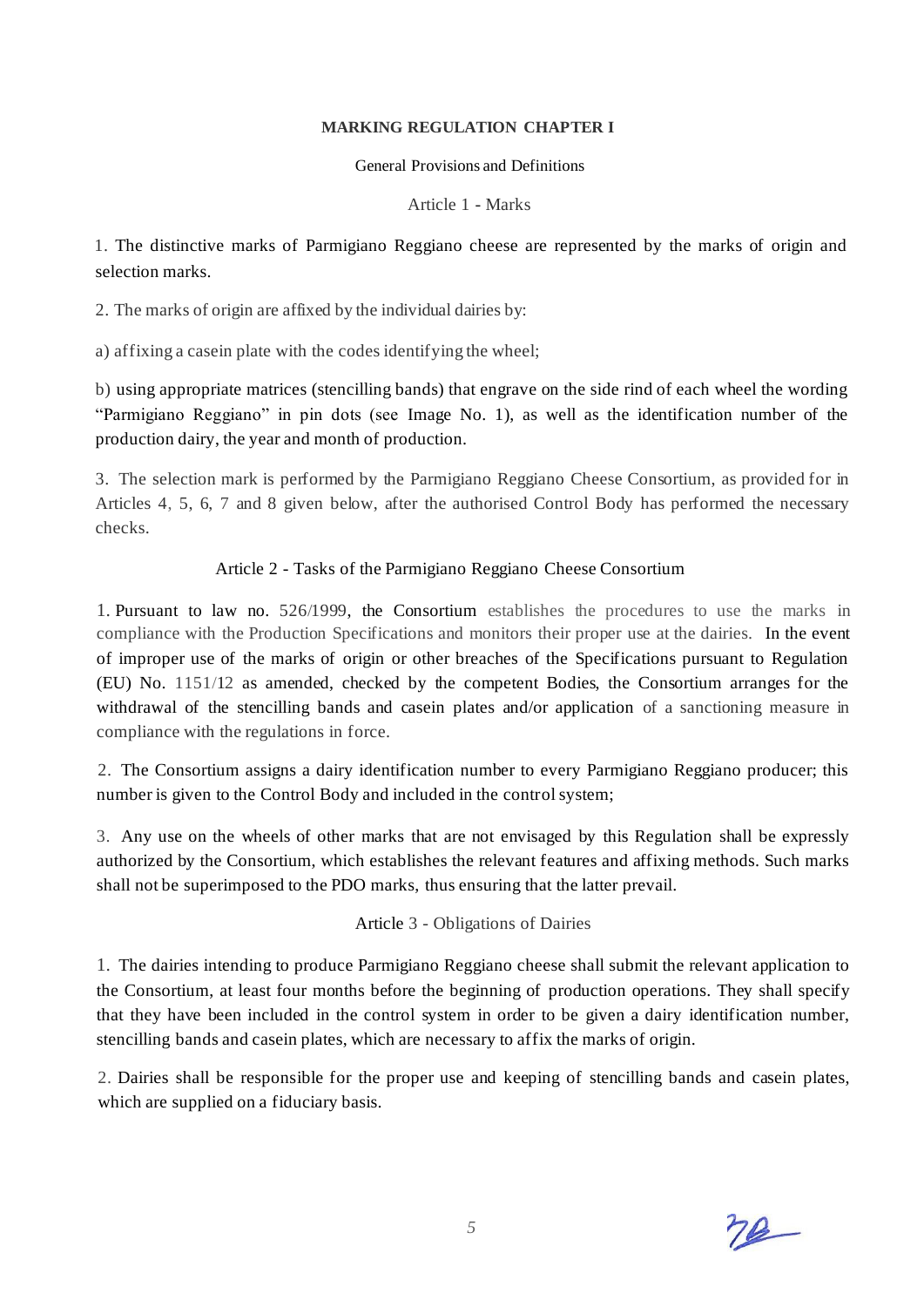3. Dairies shall update their Production Books on a daily basis, which shall be authenticated by the Consortium and shall be made available to the Control Body to perform its duties, as well as to the relevant Authorities;

4. Dairies have the obligation to keep records of their entire production. Should dairies fail to keep the required records, sanctions shall apply as provided for by the regulations in force.

5. Dairies have the obligation to make the cheese available or to ensure it is made available to Consortium for the operations of classification, mark-affixing and mark-cancellation to be carried out pursuant to Articles 4, 5, 6, 7, 8 and 9. In case of non-fulfilment of this obligation, in line with the procedures provided for in the Control Plan, the Consortium shall arrange for the withdrawal of stencilling bands and casein plates and/or for the application of sanctioning measures.

6. Dairies shall be required to provide the Consortium and its authorized agents with all and any elements that are useful for the implementation of this Regulation.

Article 4 - Definition of production lots and quality inspection

1. The production of each dairy shall be subdivided into lots, i.e.:

a) 1st lot: cheese produced from January to April;

b) 2nd lot: cheese produced from May to August;

c) 3rd lot: cheese produced from September to December.

2. Before affixing the selection marks, each single wheel of Parmigiano Reggiano cheese is inspected by a Committee appointed by the Consortium, consisting of experts included in the relevant list that is kept by the Consortium and notified to the Control Body.

3. Quality inspection and mark affixing operations shall be performed in the area of origin.

# **CHAPTER II**

## Procedures

## Article 5 – Quality Inspection

Quality inspection shall be performed for the three production lots in three periods of time, based on the following schedule:

a) the cheese in the first lot shall be inspected starting from 1 December of the year of production;

b) the cheese in the second lot shall be inspected starting from 1 April of the following year;

c) the cheese in the third lot shall be inspected starting from 1 September of the following year.

## Article 6 – Cheese Classification

ne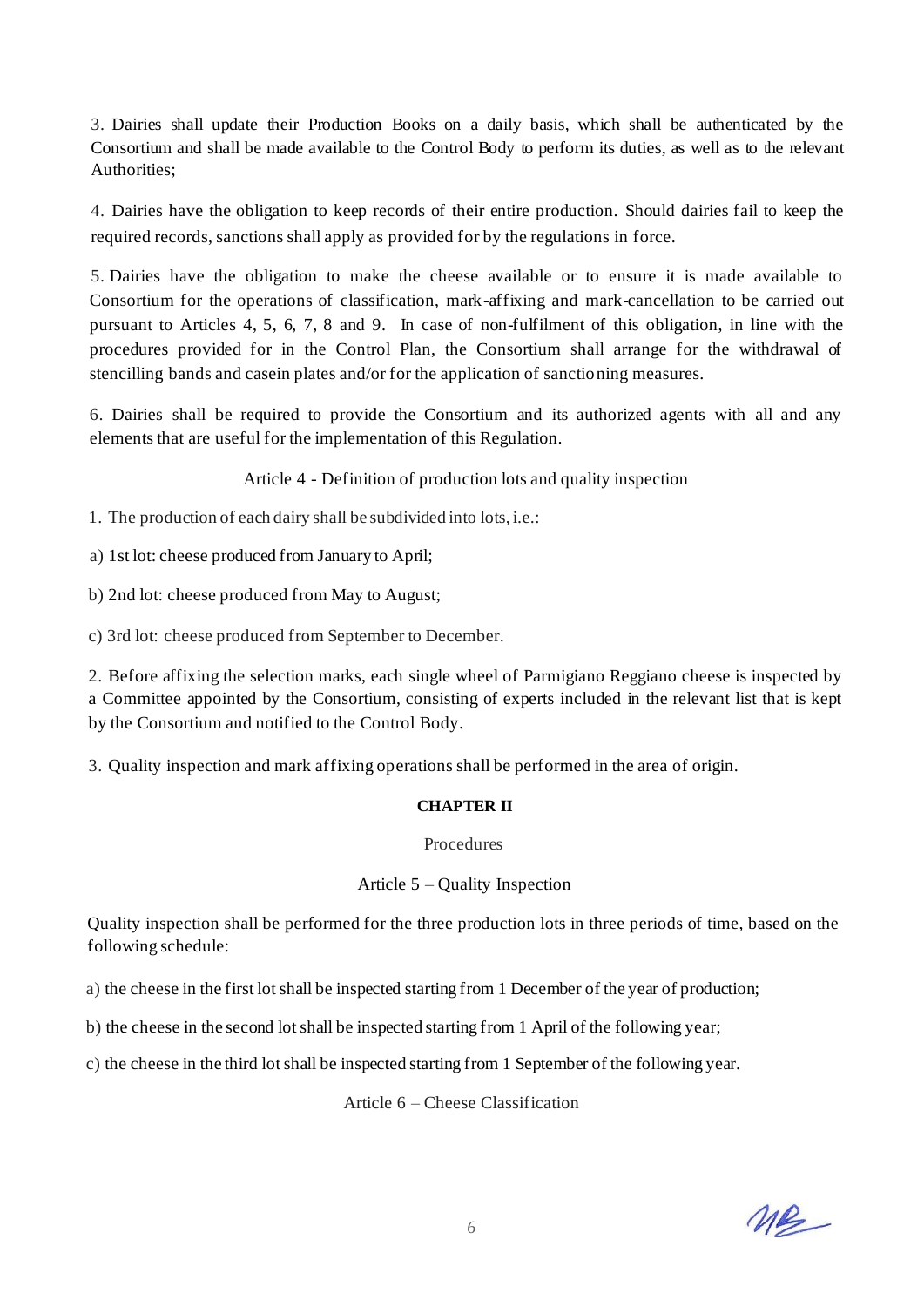1. The cheese quality inspection is performed by assessing the external appearance of the wheels, the texture and aroma of the cheese paste, examining the wheels with a percussion hammer and with a screw-needle, in accordance with usages and customs; the quality inspection outcome is the cheese classification given in the Annex.

2. In order to make the quality inspection as objective as possible, Committees shall cut at least one wheel per lot and, in any case, at least one in one thousand or fraction of a thousand, to assess its texture and organoleptic features. Dairies shall make the wheels chosen by the experts available to be cut and shall allow the taking of a portion of the same.

## Article 7 - Ink Stamping

Concomitantly with the quality inspection, pursuant to Art. 6, provisional indelible-ink stamps shall be affixed to the wheels to mark the following categories as defined in the Annex:

a) first category, consisting of the wheels classified as "first-grade", "zero" and "one"

b) second category, consisting of the wheels classified as "medium-grade" or "Prima Stagionatura" Parmigiano Reggiano cheese;

c) third category, consisting of the wheels classified as "downgraded" and "reject".

## Article 8 - Hot-iron Marking

1. First and second category wheels shall be hot-iron branded with an oval mark bearing the wording "Parmigiano Reggiano Consorzio di Tutela" and the year of production (see Image No. 2);

2. second-category cheese shall be identified by an indelible mark on the sides of the wheels;

3. the above operations may be carried out seven days after the quality inspection, based on the instructions given by the Control Body.

## Article 9 - Cancellation of the marks

The Consortium staff shall remove the marks from third-category wheels, as well as from wheels showing serious structural defects that have prevented the cheese from being matured and from wheels that have been mended in such a way to prejudice their appearance and/or the quality of the cheese and/or the marks showing the month and year of production, and the dairy identification number. Alternatively, these wheels shall be delivered to one or more processing firms, with which the Consortium has signed a specific agreement. With regard to these wheels, the dairy shall keep the documentation issued by such processing firms, proving that the marks have been cancelled. The marks shall be cancelled also from wheels where such marks have not been affixed correctly.

Article 10 - Drawing-up of Inspection Records

 $mg$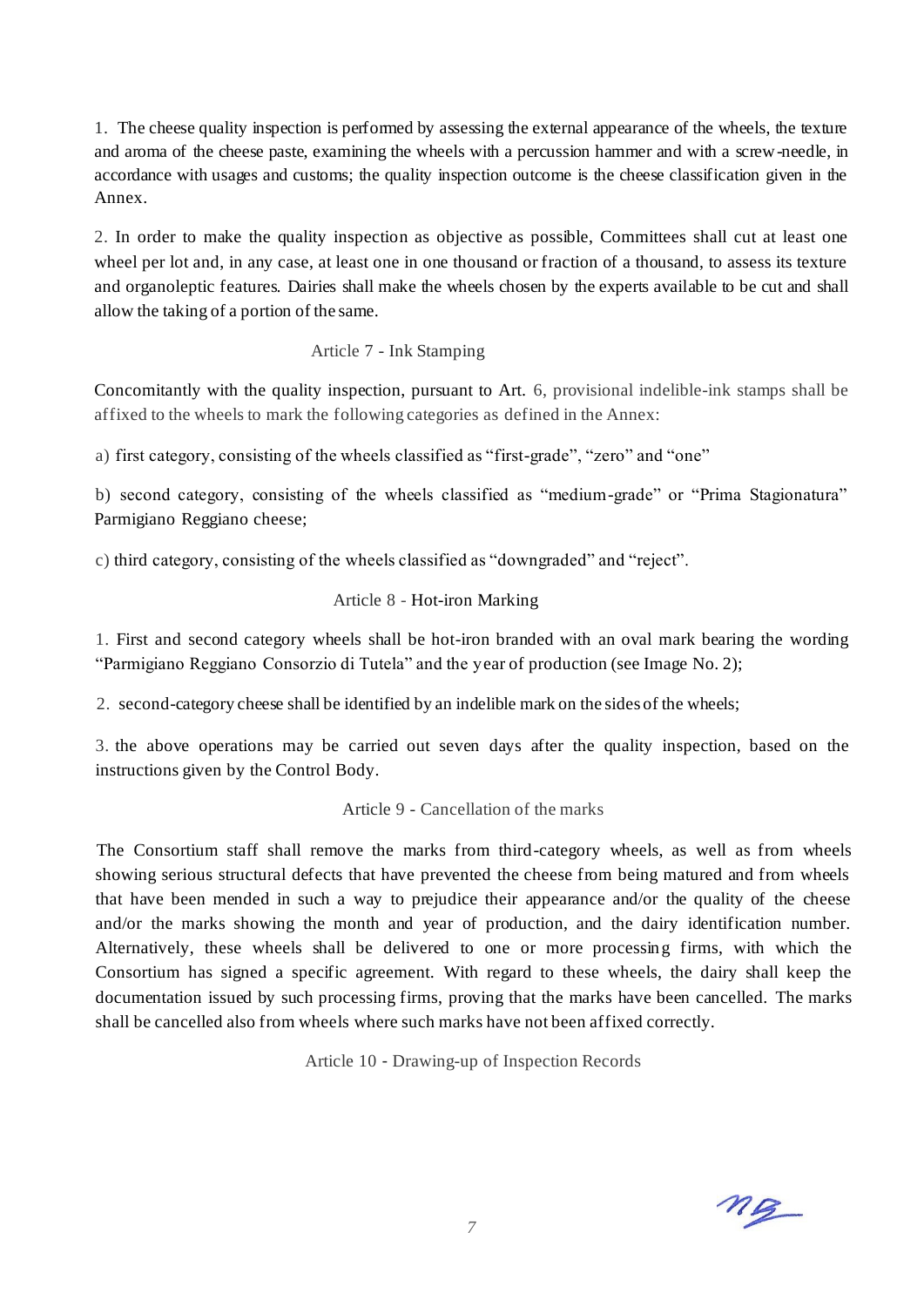A report shall be drawn up to record quality inspection, hot-iron marking and stamping of first and second category wheels, as well as cancellation of the marks for each lot or lot fraction of the production batch. This report shall be signed by the staff in charge of such operations and by the legal representative of the dairy or by a person expressly appointed for the purpose.

## Article 11 – Appeals

1. Dairies shall have the right to appeal against the quality inspection outcome by sending the relevant notice to the Consortium within four days of the date of the completion of the quality inspection, via registered letter;

2. Appeals shall be examined by an Appeal Committee, which may decide to repeat the quality inspection within 15 days of notice receipt. This Committee shall be appointed by the Consortium and it shall consist of at least three members that are not part of the Quality Inspection Committees, pursuant to Art. 4.

## **CHAPTER 3**

## Other provisions

## Article 12 - Request for mending the Marks of Origin

For wheels that, during maturation, have developed rind defects requiring mending in the area where the casein plate is located, the dairy concerned shall request the Consortium to affix an indelible stamp replacing the casein plate. The dairy concerned shall keep and hand over all removed plates to the Consortium.

Article 13 - Request for cancellation of the Marks of Origin

For wheels that, during maturation, have developed such serious defects so as to prevent maturation from being continued, dairies shall have the right to request the Consortium

to cancel the Marks of origin or to deliver the cheese to processing firms as provided for in Article 9, before the quality inspection. 9.

Article 14 - Transfer of wheels before the 12th month of maturation

1. Cheese may be placed on the market for consumption under the Parmigiano Reggiano protected designation of origin only when the wheel bears the oval hot-iron mark and has reached 12 months of minimum maturation.

2. In case of any transfer of wheels that have not reached their 12th month of maturation, but within the area of production, and even if already bearing the oval hot-iron mark, delivery notes and invoices shall contain the following statement, already signed by the dairy's legal representative on the quality inspection and marking reports: "Cheese shall not be put on the market for consumption under the Parmigiano Reggiano protected designation before having reached the 12th month of maturation".

Article 15 - "Export" and "Premium" Marks

1. Starting from the 18th month of maturation, Parmigiano Reggiano holders may request the Consortium to affix the "Export" mark. To be eligible

ne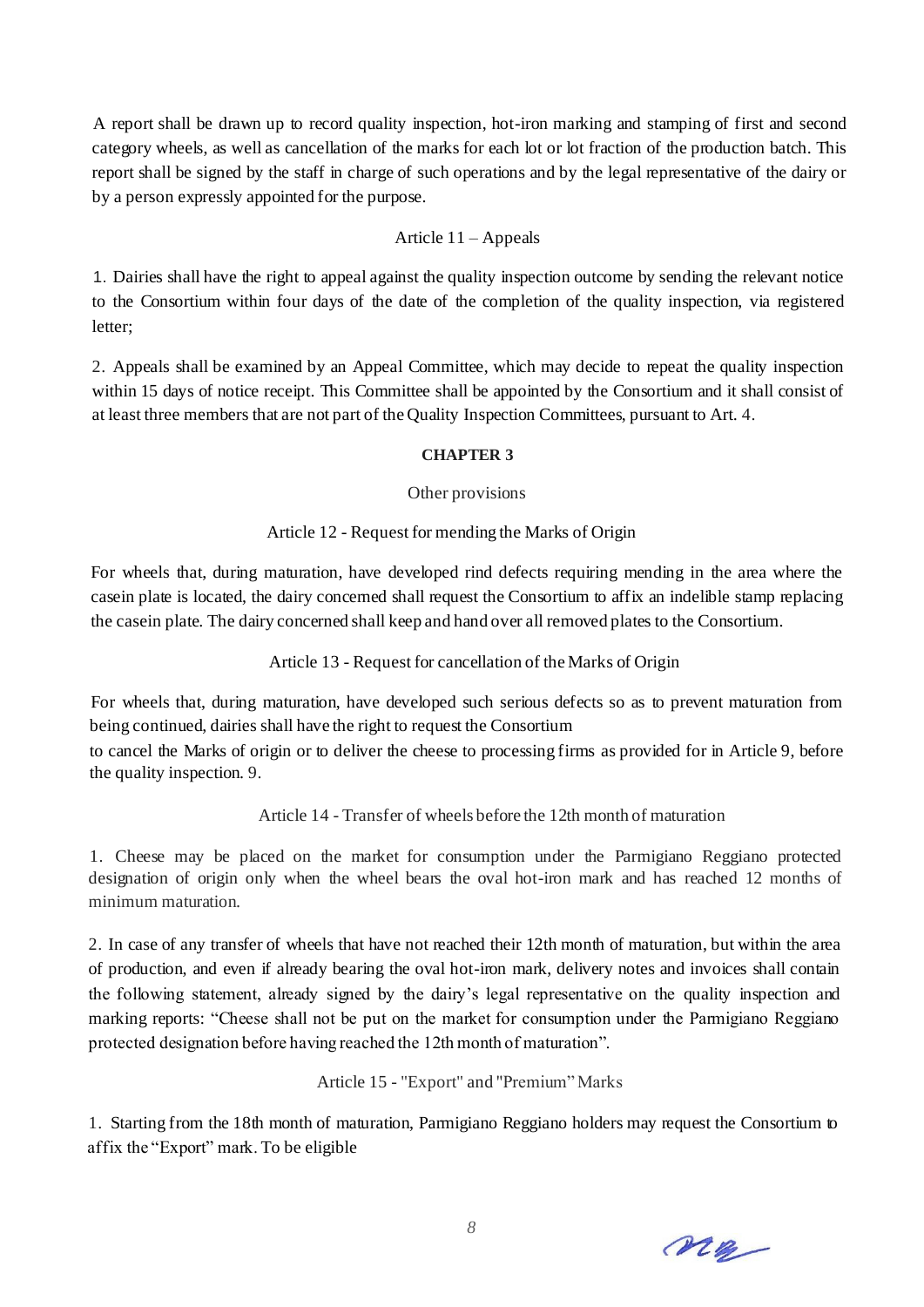for the above mark, the cheese shall meet the characteristics set for "first-grade" Parmigiano Reggiano pursuant to the Annex specified in article 7.

2. Starting from the 24th month of maturation, Parmigiano Reggiano holders may request the Consortium to affix the "Premium" mark. To be eligible for the above mark, the cheese shall meet the characteristics set for "first-grade" Parmigiano Reggiano pursuant to the Annex specified in article 7. Moreover, for each maturation lot, a sensory analysis score shall be assigned to the cheese and suitability for this classification shall be assigned only to the cheese having a score higher than the Parmigiano Reggiano average according to the procedures defined by the Consortium.

3. The wheels certified according to the previous paragraphs may become suitable to bear the above mentioned marks even if maturation continues in premises located outside the production area.

4. Any expenses relating to marking operations shall be paid by those requesting marking.

Article - 16 Costs

1. To deliver stencilling bands and casein plates, as a guarantee of the fulfilment of the relevant obligations, the Consortium shall be entitled to ask the dairies for a guarantee deposit, whose amount shall be fixed on an annual basis.

2. For the service of mark cancellation for third-category wheels, pursuant to Articles 9 and 13, and to affix the stamp replacing casein plates, pursuant to Article 12, dairies shall be asked to refund expenses for each wheel as established by the Consortium.

3. Dairies shall be refund expenses for early replacement of worn or decayed stencilling bands.

#### **Annex**

#### **PRODUCT TYPE CLASSIFICATION OF CHEESE**

Classification refers to the cheese at the time of quality inspection.

## **1. "First-grade" Parmigiano Reggiano**

This qualification is given to those wheels that are free from any external and internal defects (size, rind, hammer, screw needle, cheese texture, aroma, flavour) that can be detected both visually and by a screw needle and hammer inspection.

## **2. "zero (0) and one (1)" Parmigiano Reggiano**

This qualification includes:

a) **Zero:** wheels that, although meeting the specifications for first-grade cheese, have surface splits on the rind, small erosions, slightly worn edges and some limited mending that, however, do not cause wheel deformation.

me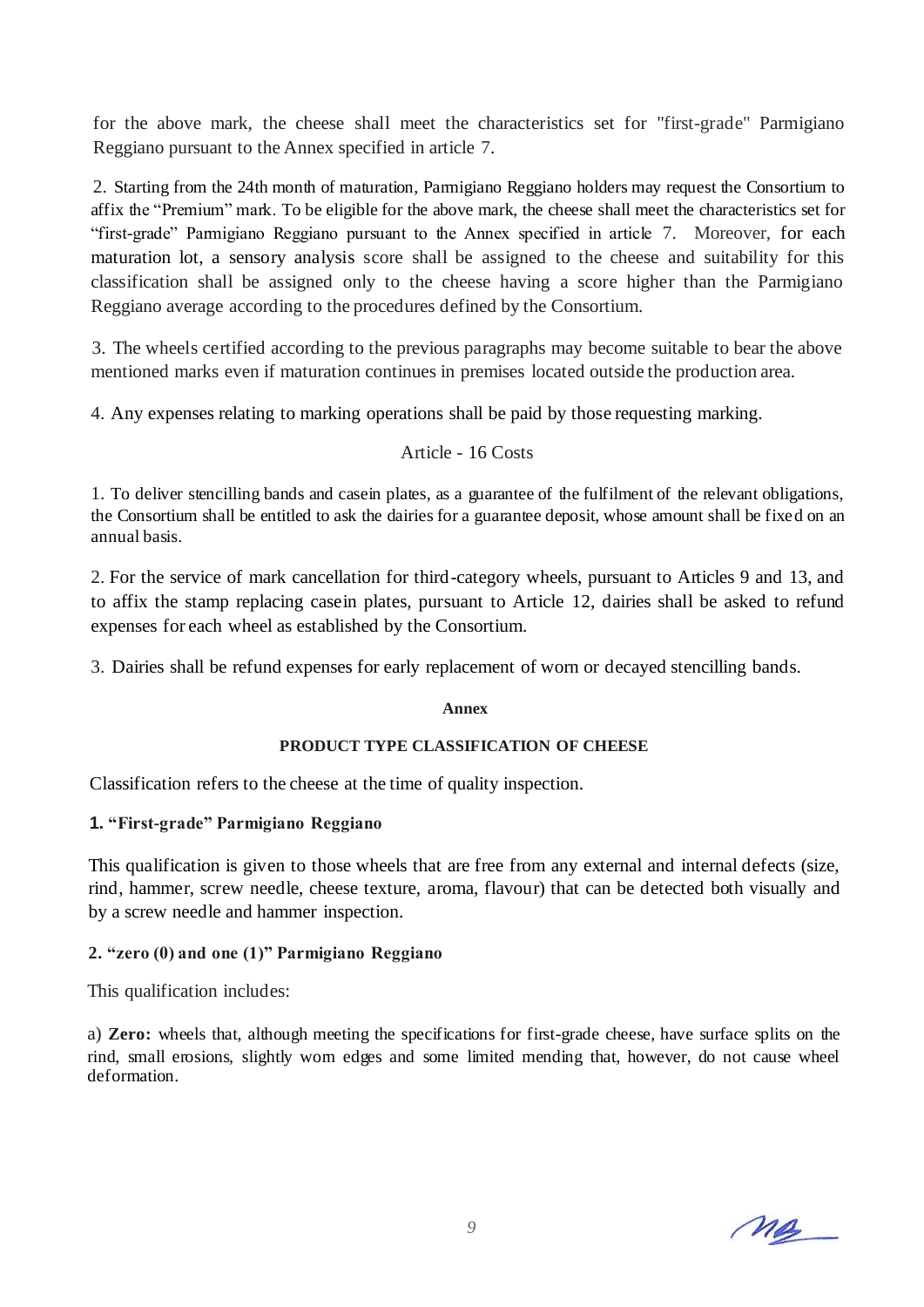b) **one:** wheels having slight texture anomalies, specifically:

- one or two holes (round and oblong cavities that have formed in the cheese) with diameters not exceeding 3-4cm and upon condition that no aroma defects are found with the probe inspection;

- localised hornet's nest (area of spongy cheese) of a few centimetres without any aroma defects;

- a few "fish mouths", i.e. oblong holes, not exceeding 3-4cm in size;

- thin leaves, formed by some slits in the cheese, not exceeding 3-4cm in length;

- widely-spaced and not excessively recurrent small holes;

- so-called "loose" wheels, i.e. wheels that have a hollow sound when tapped with the hammer.

#### **3. "Medium-grade" Parmigiano Reggiano**

This category includes wheels having:

- holes exceeding 3-4cm in diameter without any aroma defects;

- hornet's nests without any aroma defects;

- small holes spread throughout the wheel (glossy, round small holes, small-medium sized in diameter);

- some slits and splits arranged horizontally;

- horizontal slits and splits located near one of the wheel faces and/or concerning part of the side;

- mending on the sides or faces without any aroma defects, performed well, and of such a size that they do not significantly affect the external appearance of the wheel.

#### **4. "Downgraded" cheese**

This category includes wheels having:

- very evident swelling of the wheel faces;
- spongy paste with large and widespread holes;
- multiple and widespread horizontal slits in a folded configuration;
- large slits and splits scattered on most of the wheel;
- large cavity in the centre or around the centre having a circular or oblong shape, with or without spongy paste;
	- deep and extensive mending to the sides and/or faces;
	- wheels with evident aroma defects.

ng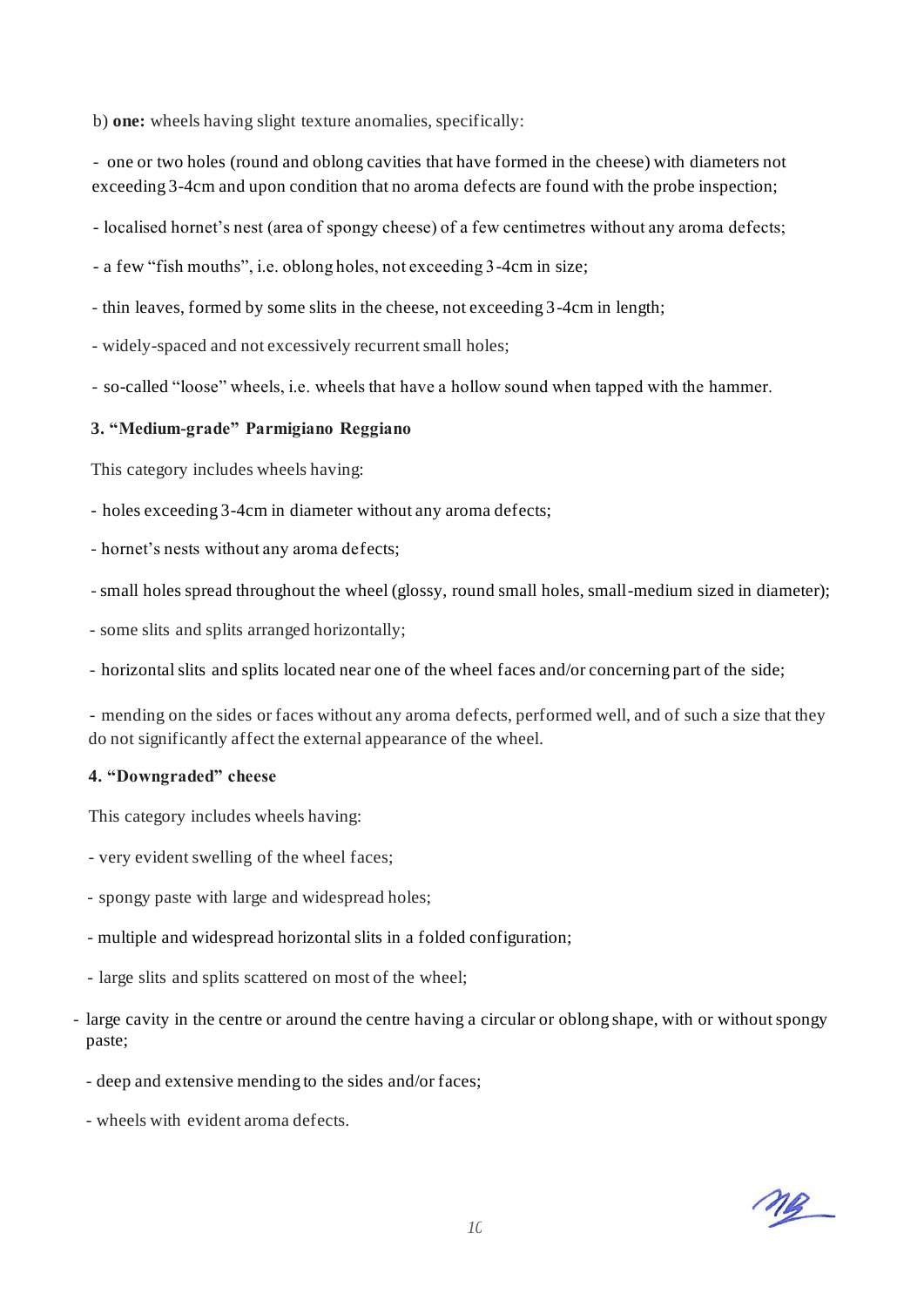# **5. "Reject" cheese**

This category includes all those wheels characterized by the presence of a number of serious defects, that is to say all those wheels that cannot be included in the above categories, due to their quality.

## **GRAPHIC REPRODUCTIONS**

Image No. 1



Image No. 2



 $M_{2}$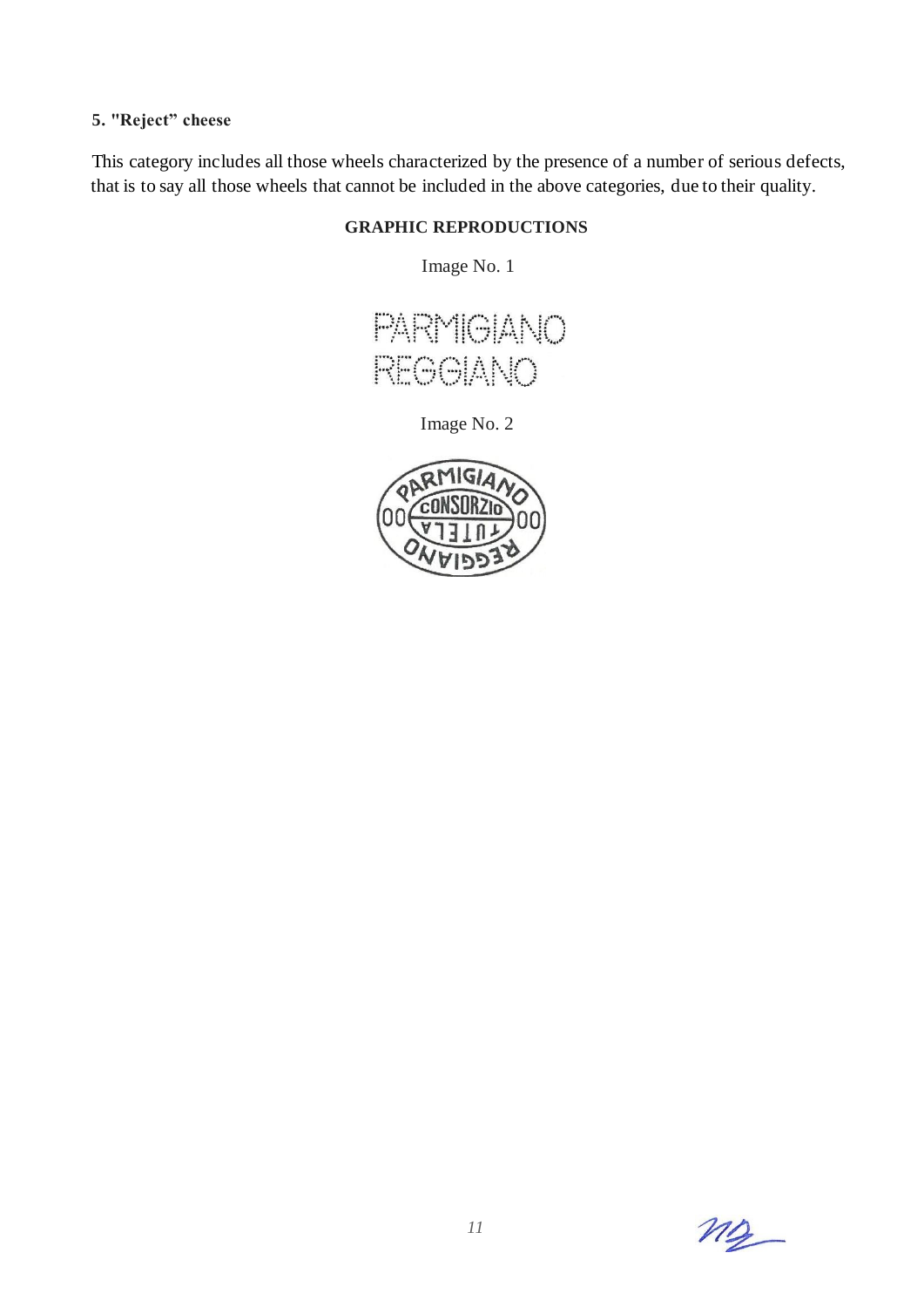#### **FEEDING REGULATION FOR DAIRY COWS**

Article 1 - Scope of application

This regulation establishes the feeding programmes for cows that provide milk to be used to produce Parmigiano Reggiano cheese. Unless otherwise specified, in this regulation "dairy cows" shall mean lactating cows, dry cows and heifers from the sixth month of pregnancy on. In the following articles, the animals in the above categories are referred to as "dairy cows".

## Article 2 - General principles for Feed Composition

The composition of the feed for dairy cows is based on the use of forage grown in the area of production of Parmigiano Reggiano cheese. In the daily feed, at least 50% of forage dry matter shall be provided by hay.

The base feed, consisting of forage, shall be appropriately supplemented with feeds that can balance the intake of the various diet nutrients. The total dry matter provided by feeds shall not exceed the total dry matter provided by forage (forage/feed ratio not lower than 1).

Dairy cows shall not be given feeds that may confer anomalous aromas and flavours to the milk and alter its technological features, nor feeds that may be sources of contamination or badly preserved.

Article 3 - Origin of forage In the

feeding of dairy cows:

• at least 50% of forage dry matter shall be provided by forage produced on the farm land, upon condition that it is located in the area of production of Parmigiano Reggiano cheese;

• at least 75% of forage dry matter shall be provided by forage grown in the area of production of Parmigiano Reggiano cheese.

Article 4 - Permitted forage Dairy

cows may not be given:

• fresh forage obtained from natural meadows, stable mixed meadows and lucerne and clover meadows;

• crops of ryegrass, rye, oat, barley, wheat, maize, aftermath sorghum, Italian millet, cocksfoot (Dactylis), fescue, timothy-grass (Phleum), French honeysuckle, sainfoin, given singularly or mixed together;

• crops of pea, vetch and field bean, upon condition that they are combined with at least one of the forage essences specified in the previous point;

 $M\underline{3}$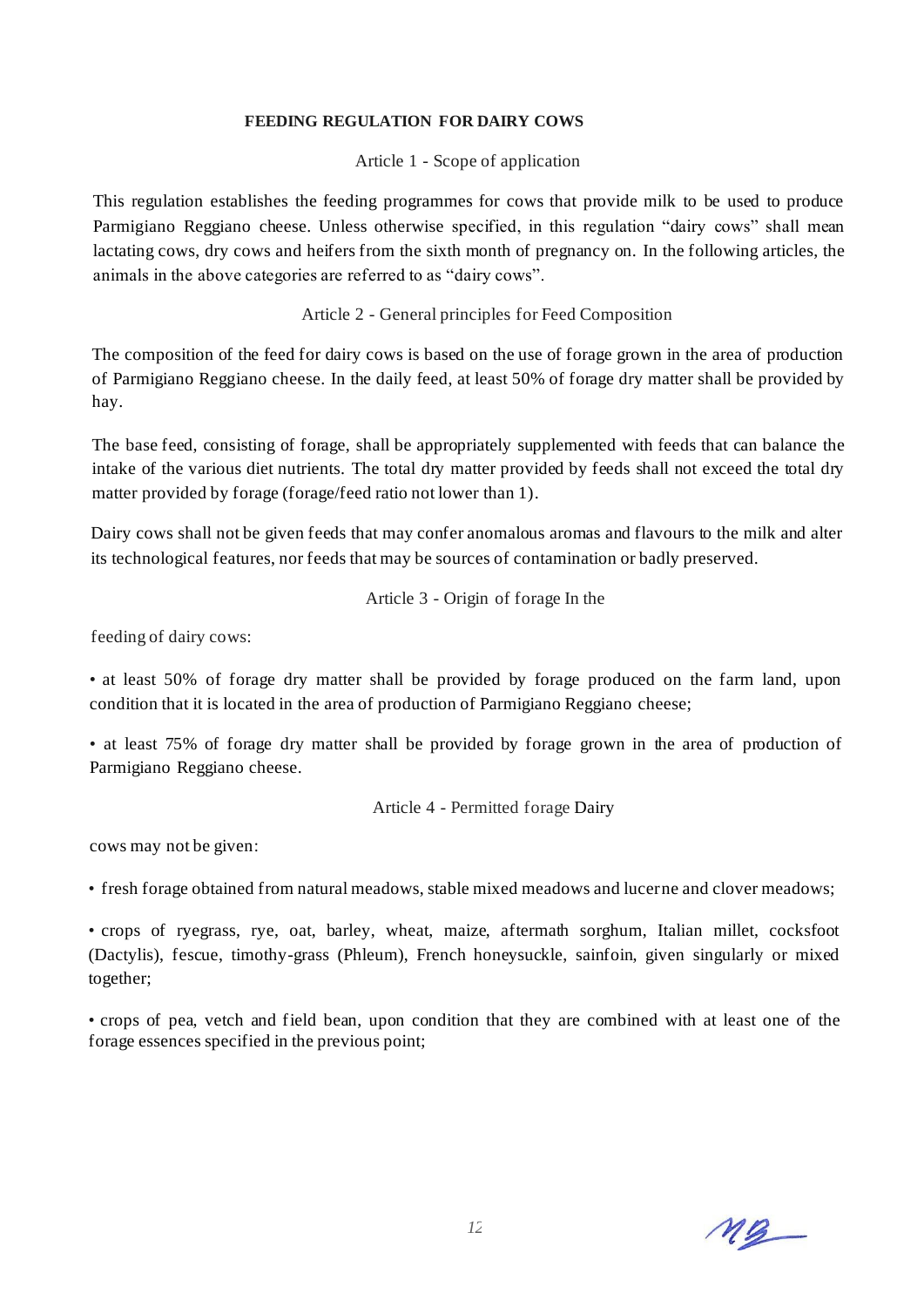• hay obtained by drying the above-specified forage essences in fields or by forced ventilation (airdrying at temperatures not exceeding 100°C);

• cut forage obtained from the whole maize plant, at milk-wax or wax ripening stage, given immediately after harvesting;

• cereal straw, with the exception of rice straw.

The feed of dairy cows may also include the above forage essences, with the exception of maize cut forage, that have been thermally-treated at temperatures equal to or higher than  $100^{\circ}$ C, up to a maximum amount of 2kg/head/day. This amount may not be combined with the portion of dehydrated forage that may be given by means of feeds.

Article 5 - Forbidden forage and by-products

In order to prevent possible contamination from silage of the cowshed environment, including via the ground and forage, the storage and use of any type of silage is forbidden on the farms rearing calves, heifer up to their sixth month of pregnancy and dairy cows.

Farms with dairy cow breeding shall ensure the management of agricultural activities relating to "other chains" (beef cattle, digesters, etc.) in different and separated environments; in the latter, the possession and use of cereal silage and by-products is allowed.

Even the storage of grass silage preserved in wrapped bales, trenches, stacks or with other techniques is anyway forbidden.

In the feeding of dairy cows, the following is forbidden:

a) use of:

• forage heated by fermentation;

• forage treated with additives;

• forage that is obviously mouldy and/or contaminated by other parasites, soiled or contaminated by toxic or noxious substances;

b) use of:

• rapeseed, rape, mustard, fenugreek, fruit-tree leaves and other leaves, wild garlic and coriander;

• maize and sorghum rapiers, maize bracts and corncob, straw from rice, as well as soy, lucerne and seed clover;

• vegetables in general, including fresh and preserved rejects, waste and by-products;

• fresh and preserved fruit, as well as all fresh by-products from fruit processing;

• sugar and forage beets, including leaves and tops;

Me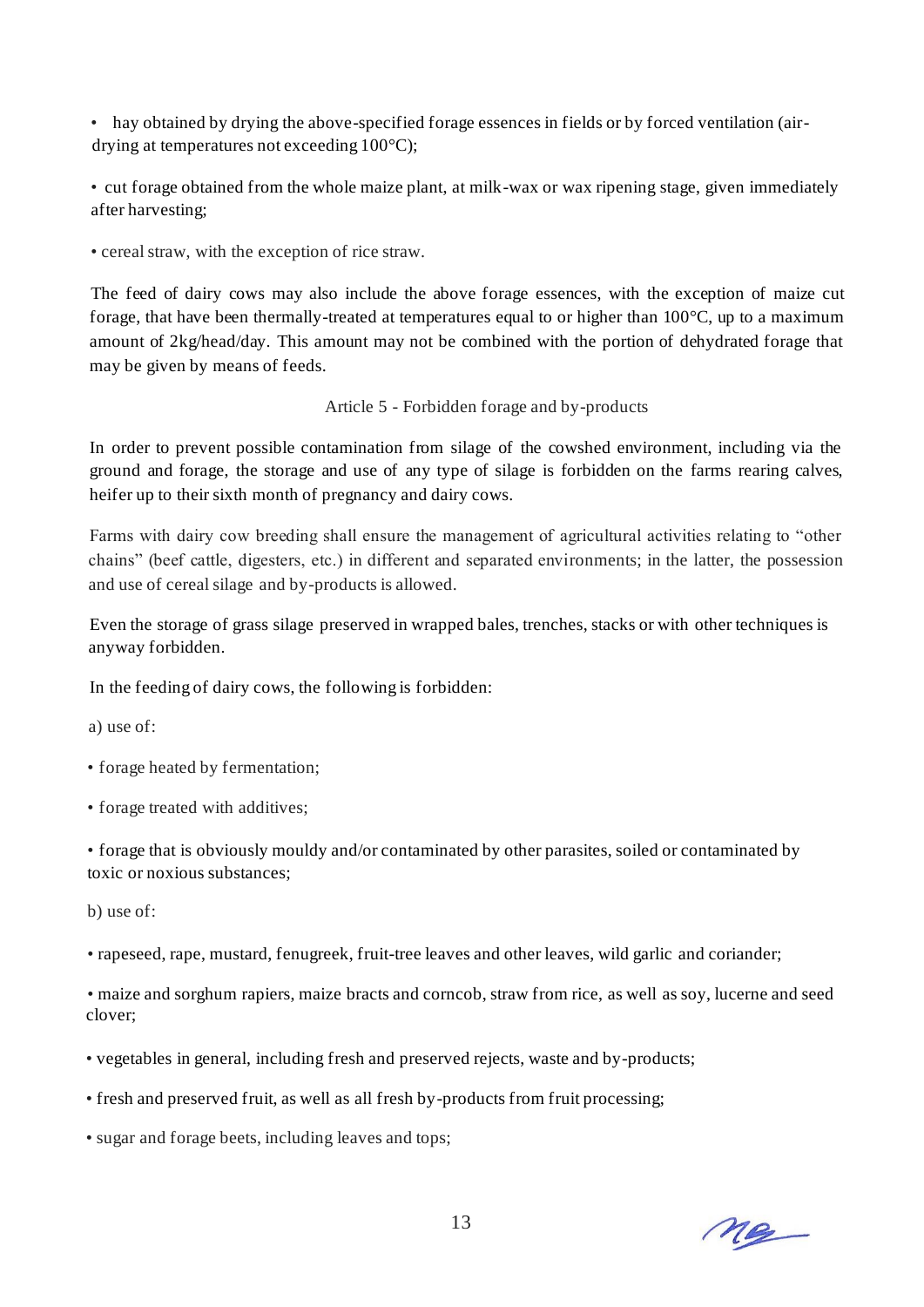• liquid molasses (without prejudice for the use provided for in Article 6), moist yeasts, brewery distillation residues, distillers, cereal fermentation by-products, marc, grape seeds, grape stalks and other agri-food industry by-products;

• all slaughtering by-products, including the rumen content;

• all dairy industry by-products.

Article 6 - Feed raw materials

In the feeding of dairy cows, the following raw materials may be used:

• cereals: maize, sorghum, barley, oat, wheat, triticale, rye, spelt, millet and Italian millet;

• seeds of oleaginous plants: soy, flax, sunflower;

- seeds of leguminous plants: broad bean, field bean and protein pea;
- forage: flours of permitted forage essences;
- dried beet pulp;
- potato protein concentrate.

Moreover, the following may be used in complementary compound feeds:

- carob-bean, up to a maximum of 3%;
- molasses, up to a maximum of 3%.

The use of molasses block feeds, also crushed, shall be allowed up to a maximum daily amount of 1Kg per head. However, the use of molasses blocks is not compatible with the use of feeds containing molasses.

Sugar and/or propylene glycol and glycerol preparations shall be permitted, either liquid or added to the feeds up to a maximum total amount of 300g/head/day.

Without prejudice to the provisions of Article 8, the products and feeds permitted by the legislation in force for dairy cows shall be allowed, after the relevant testing has been carried out by the Parmigiano - Reggiano Cheese Consortium, which, after assessing their compatibility, so informs the relevant bodies.

> Article 7 - Use of simple and compound complementary feeds, both supplemented and non supplemented

Feeds shall have label tags specifying the single raw materials they contain in decreasing order of content.

The use of dried beet pulp is forbidden, if it has been wetted.

Feeds may not be stored inside the cowshed.

Me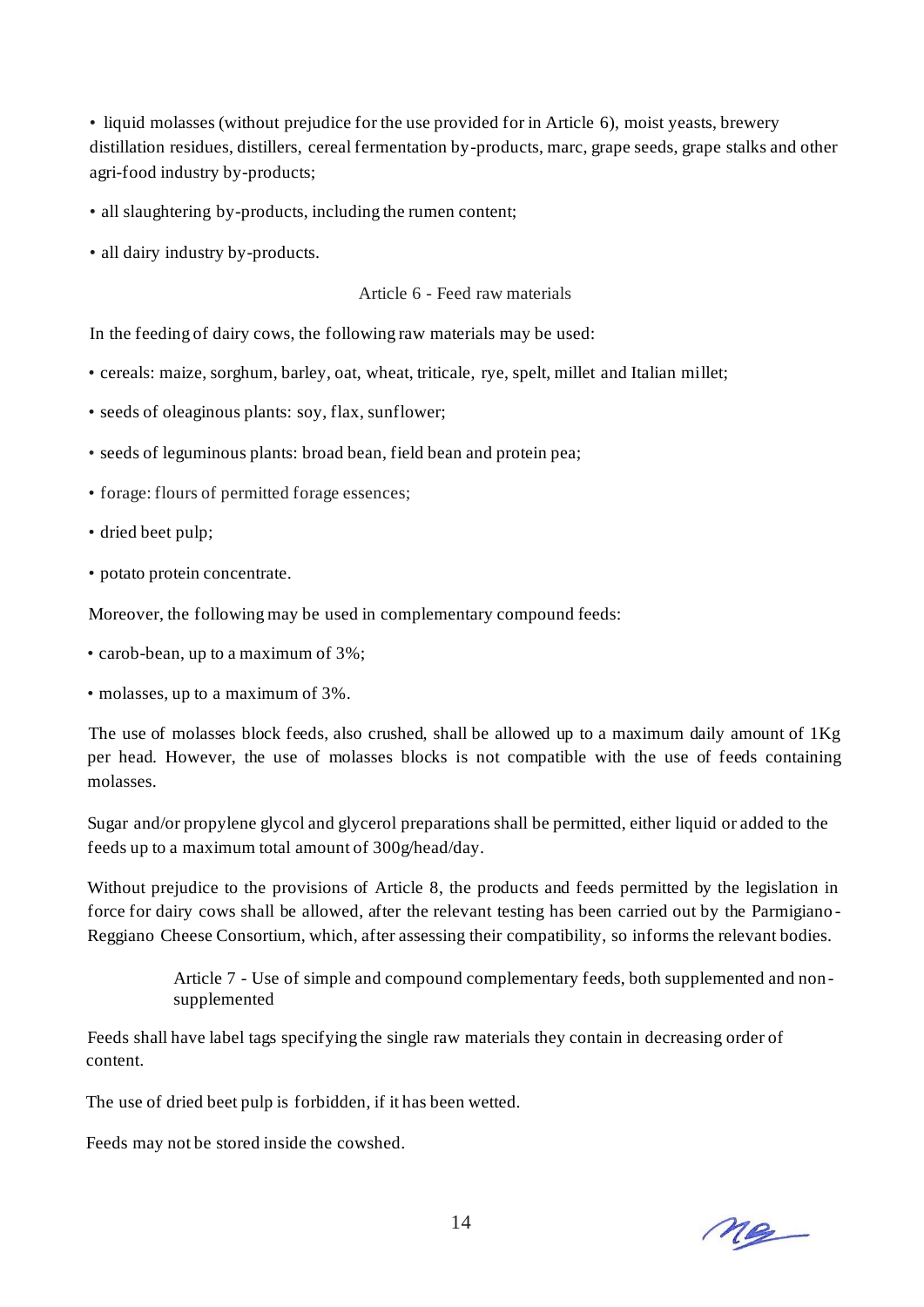The total amount of crude fat provided by soy, flax, sunflower, maize germ and wheat germ products and by-products shall not exceed 300g/head/day.

Article 8 - Forbidden raw materials and products The

following shall not be used in the feeding of dairy cows:

• all animal products: fish flours, meat, blood, plasma, feathers, sundry by-products of the slaughtering industry, as well as any dried by-products from milk and egg processing;

- cotton seeds, vetch (including scourings), fenugreek, lupine, rapeseed, rape and grape seeds;
- rice and its by-products;
- cut and/or grounded maize corncob and rapiers;

• extraction flours, cakes and expellers of peanut, rapeseed, rape, cotton, grape seeds, tomato seeds, sunflower seeds with less than 30% protein, babassu, common mallow, Niger seed, baobab, Silybum Marianum, coconut, tobacco, poppy, palm kernel, olives, almonds, walnuts and Carthamus tinctorius;

• manioc, potatoes and derivatives, with the exception of potato protein concentrate;

• dehydrated feeds obtained from vegetables and fruit and by-products from their processing, as well as dehydrated feeds obtained from shredded maize and from any type of silage;

• seaweeds, with the exception of those grown and used as essential fatty acid supplements, up to maximum dose of 100g/head/day;

- all by-products from breweries (dried distillation residues) and bakery industry;
- fermentation soils;
- urea and its derivatives, ammonium salts;
- beet protein concentrate (Italian acronym: CPB), cereal fermentation by-products and distillers of any type and origin.

Dairy cows shall not be given directly or as feed ingredients, soaps and all fats (oils, tallows, clarified pork fat, butters) of animal or vegetable origin.

Lipids of vegetable origin may be used only as a support and protection of micronutrients, up to a maximum dose of 100g/head/day.

Dairy cows shall not be given feeds containing:

- additives belonging to the antibiotics group;
- antioxidants, namely butylated hydroxyanisole, butylated hydroxytoulene and ethoxyquin.

As a support for mineral and vitamin supplement, products that are not permitted by this Regulation shall not be used.

me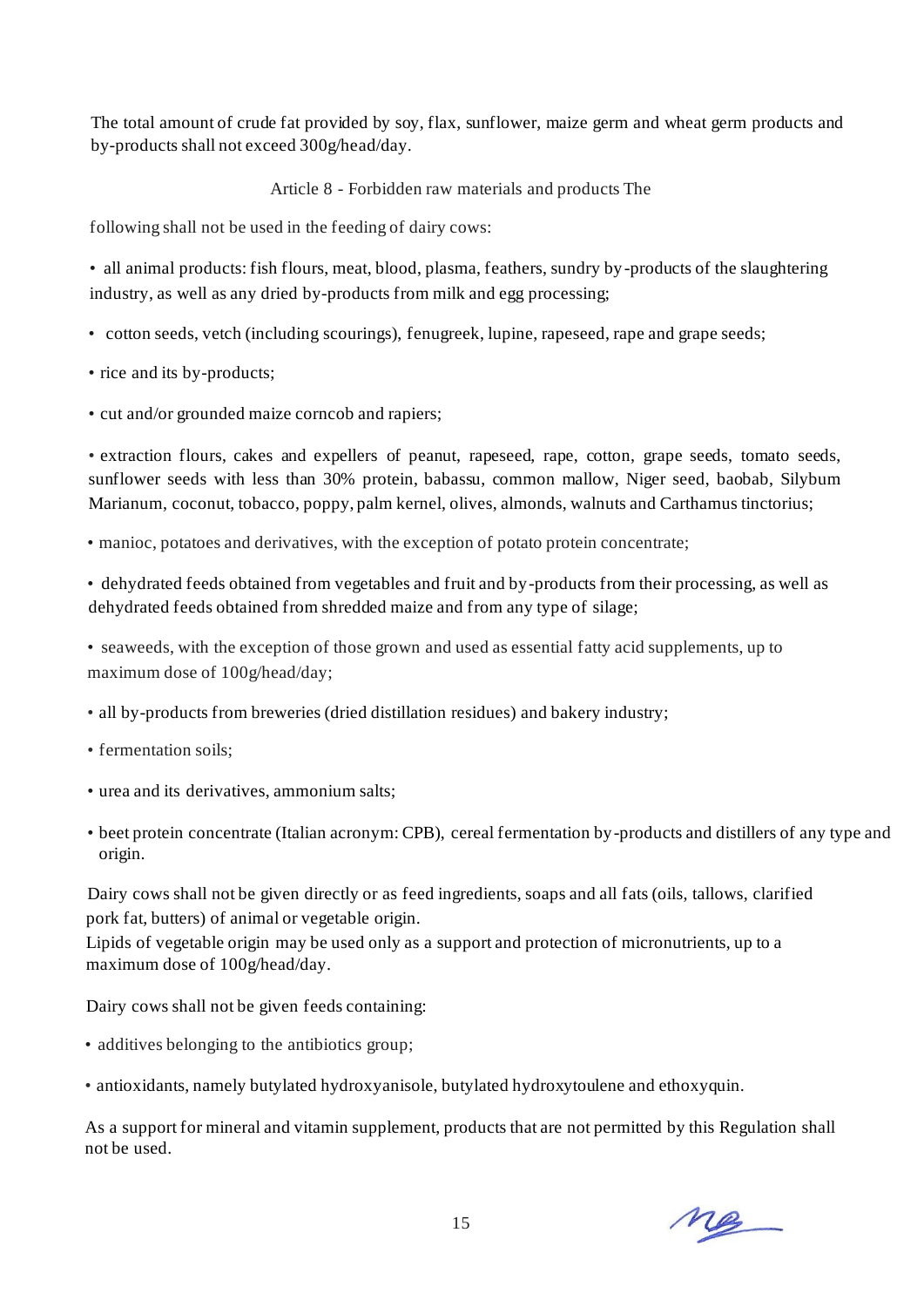Dairy cows shall not be given feeds that are rancid, mouldy, infested with parasites, decayed, soiled or contaminated by toxic or noxious substances.

Dairy cows shall not be given feeds containing forage of unknown origin, coarsely cut.

In all cases, any forage contained in the complementary feeds, either as flour or pellets, shall not exceed 5mm in length.

Article 9 - Animals coming from other production sectors

Dairy cows coming from production chains other than that of Parmigiano Reggiano cheese may be introduced into the premises housing lactating and dry cows after at least four months of their arrival at the farm.

During this period of time, these dairy cows shall be fed in compliance with this Regulation and any milk produced by them shall not be delivered to the dairy.

Farms not belonging to the Parmigiano Reggiano production chain shall be authorized to deliver their milk to the dairy after at least four months of the relevant inspection.

## Article 10 - Unifeed

Dairy cows may be fed using the Unifeed technique, which consists in the preparation of a homogeneous mix of all the daily feed ingredients before giving them to the animals.

The preparation of the mix shall take place on the farm using it. Moreover:

• no addition of green forage shall be made, not even if freshly cut maize is used. If green forage is used, it shall be given separately;

• preparation shall not be carried out inside the cowshed;

• if the mass is wetted (moisture higher than 20%), mixing shall be carried out at least twice a day and the feed shall be distributed immediately after being prepared;

• even if the mass is not wetted, it shall be kept outside the cowshed and distributed into the manger at least once a day.

Article 11 - New products and technologies

Any use of feeds not provided for in this Regulation, as well as any change to set amounts and preparation and administration methods that are not envisaged herein, shall be subject to a favourable result of testing and studies assessed

ne